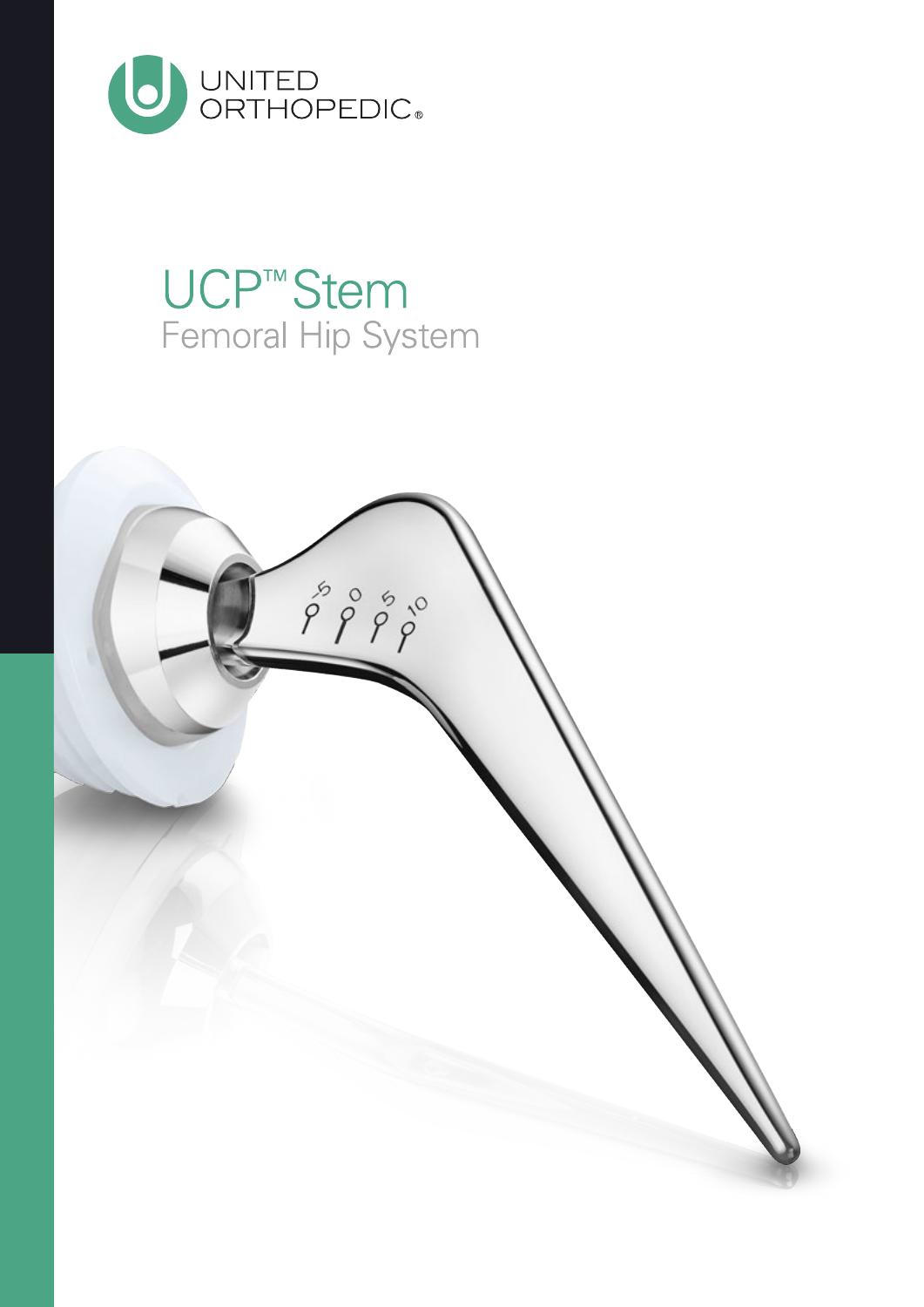## *UCP Stem –*

The UCP (United Cemented Polished) Stem can be used in both primary and revision hip arthroplasty. Its cement-friendly design combines tri-tapered geometry and polished surface to help facilitate the prevention of cement failure by reducing bone-cement interface stresses.

Various insertion depth options in the UCP Stem allow the surgeon to balance leg length with ease. The stem is available with offset variants and stem length options to attend to a wide variety of clinical challenges.

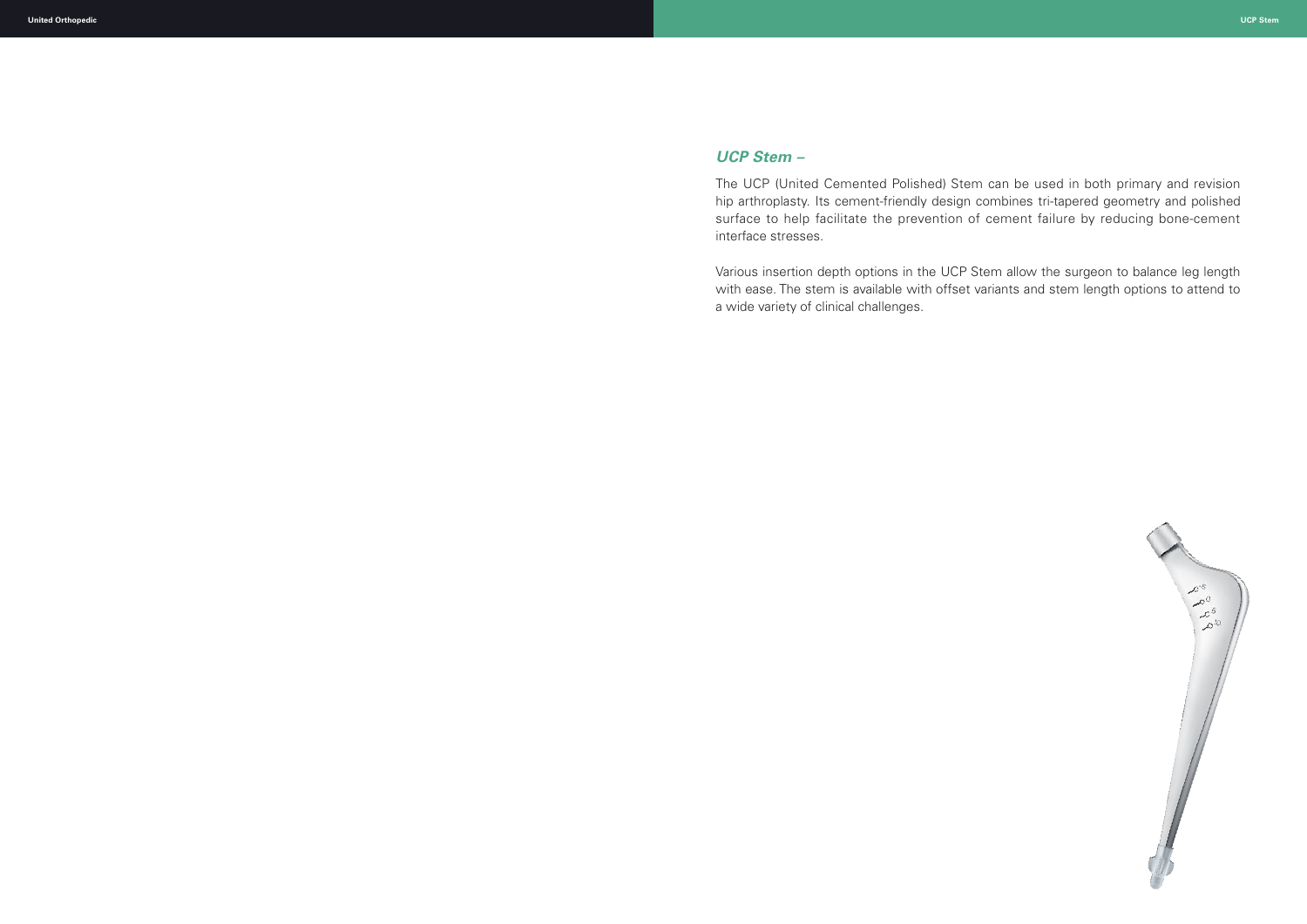### **12/14 Neck Taper**



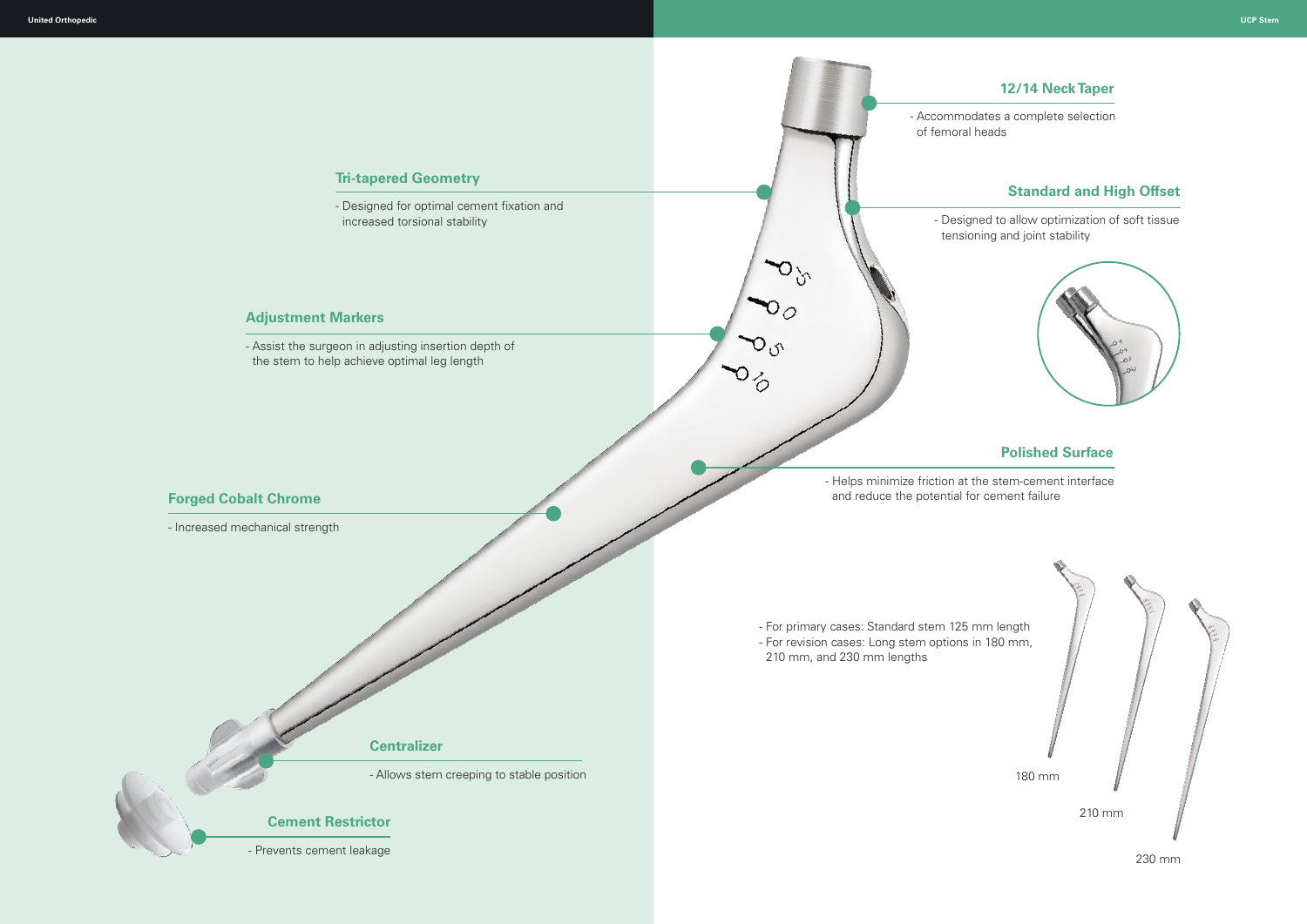| <b>Size</b>      | A<br><b>Medial</b><br>Length | B<br><b>Offset</b> |                    | $\mathbf{G}$<br><b>Vertical</b><br><b>Height</b> | $\mathbf{D}$<br><b>Neck</b><br>Length |                    | e<br><b>Lateral</b><br>Length |
|------------------|------------------------------|--------------------|--------------------|--------------------------------------------------|---------------------------------------|--------------------|-------------------------------|
|                  |                              | <b>Standard</b>    | <b>High Offset</b> |                                                  | <b>Standard</b>                       | <b>High Offset</b> |                               |
| #0               | 110                          | 32                 | 37                 | 29                                               | 41.8                                  | 48.3               | 132                           |
| #1               | 125                          | 34                 | 39                 | 29                                               | 44.4                                  | 50.9               | 147                           |
| #2               | 125                          | 36                 | 41                 | 29                                               | 47.0                                  | 53.5               | 147                           |
| #3               | 125                          | 37                 | 42                 | 29                                               | 48.3                                  | 54.8               | 147                           |
| #4               | 125                          | 38                 | 43                 | 29                                               | 49.6                                  | 56.1               | 147                           |
| #5               | 125                          | 40                 | 45                 | 29                                               | 52.2                                  | 58.7               | 147                           |
| <b>Long Stem</b> |                              |                    |                    |                                                  |                                       |                    |                               |
| #2               | 180                          | 41                 |                    | 29                                               | 53.5                                  |                    | 202                           |
| #3               | 180                          | 42                 |                    | 29                                               | 54.8                                  |                    | 202                           |
| #3               | 210                          | 42                 |                    | 29                                               | 54.8                                  |                    | 232                           |
| #3               | 230                          | 42                 |                    | 29                                               | 54.8                                  |                    | 252                           |

Unit: mm

# Order Information



|                 |                    | <b>Catalog Number</b> |                    |      | <b>Description</b>   |  |
|-----------------|--------------------|-----------------------|--------------------|------|----------------------|--|
| <b>Standard</b> | <b>High Offset</b> | <b>Standard</b>       | <b>High Offset</b> | Size | <b>Medial Length</b> |  |
|                 |                    | 1107 - 3000           | 1107 - 3200        | #0   | 110 mm               |  |
|                 |                    | 1107 - 3010           | 1107 - 3210        | #1   | 125 mm               |  |
|                 |                    | 1107 - 3020           | 1107 - 3220        | #2   | 125 mm               |  |
|                 |                    | 1107 - 3030           | 1107 - 3230        | #3   | 125 mm               |  |
|                 |                    | 1107 - 3040           | 1107 - 3240        | #4   | 125 mm               |  |
|                 |                    | 1107 - 3050           | 1107 - 3250        | # 5  | 125 mm               |  |
|                 |                    |                       |                    |      |                      |  |
|                 |                    |                       |                    |      |                      |  |
|                 |                    |                       |                    |      |                      |  |

|                  | <b>Catalog Number</b> |             | Description          |  |
|------------------|-----------------------|-------------|----------------------|--|
| <b>Long Stem</b> |                       | <b>Size</b> | <b>Medial Length</b> |  |
|                  | 1107 - 3421           | #2          | 180 mm               |  |
|                  | 1107 - 3431           | #3          | 180 mm               |  |
|                  | 1107 - 3432           | #3          | 210 mm               |  |
|                  | 1107 - 3433           | #3          | 230 mm               |  |
|                  |                       |             |                      |  |

| $\bullet$<br>Vertical | D)<br><b>Neck</b>         |                            |     |  |
|-----------------------|---------------------------|----------------------------|-----|--|
| Height                | Length<br><b>Standard</b> | Length                     |     |  |
| 29                    | 41.8                      | <b>High Offset</b><br>48.3 | 132 |  |
| 29                    | 44.4                      | 50.9                       | 147 |  |
| 29                    | 47.0                      | 53.5                       | 147 |  |
| 29                    | 48.3                      | 54.8                       | 147 |  |
| 29                    | 49.6                      | 56.1                       | 147 |  |
| 29                    | 52.2                      | 58.7                       | 147 |  |
| m                     |                           |                            |     |  |
| റവ                    | こつ に                      | າ∩າ                        |     |  |

|                    |                       | <b>Catalog Number</b> | <b>Description</b>     |                   |
|--------------------|-----------------------|-----------------------|------------------------|-------------------|
| <b>Centralizer</b> | Restrictor,<br>I-Type |                       | <b>Restrictor Size</b> | <b>Canal size</b> |
|                    |                       | 1907-3008             | # 8                    | $8 - 9$ mm        |
|                    |                       | 1907-3010             | # 10                   | $10 - 11$ mm      |
|                    |                       | 1907 - 3012           | # 12                   | $12 - 13$ mm      |
|                    |                       | 1907 - 3014           | # 14                   | $14 - 15$ mm      |
|                    |                       | 1907 - 3016           | #16                    | $16 - 17$ mm      |
|                    |                       | 1907-3018             | #18                    | 18 - 19 mm        |